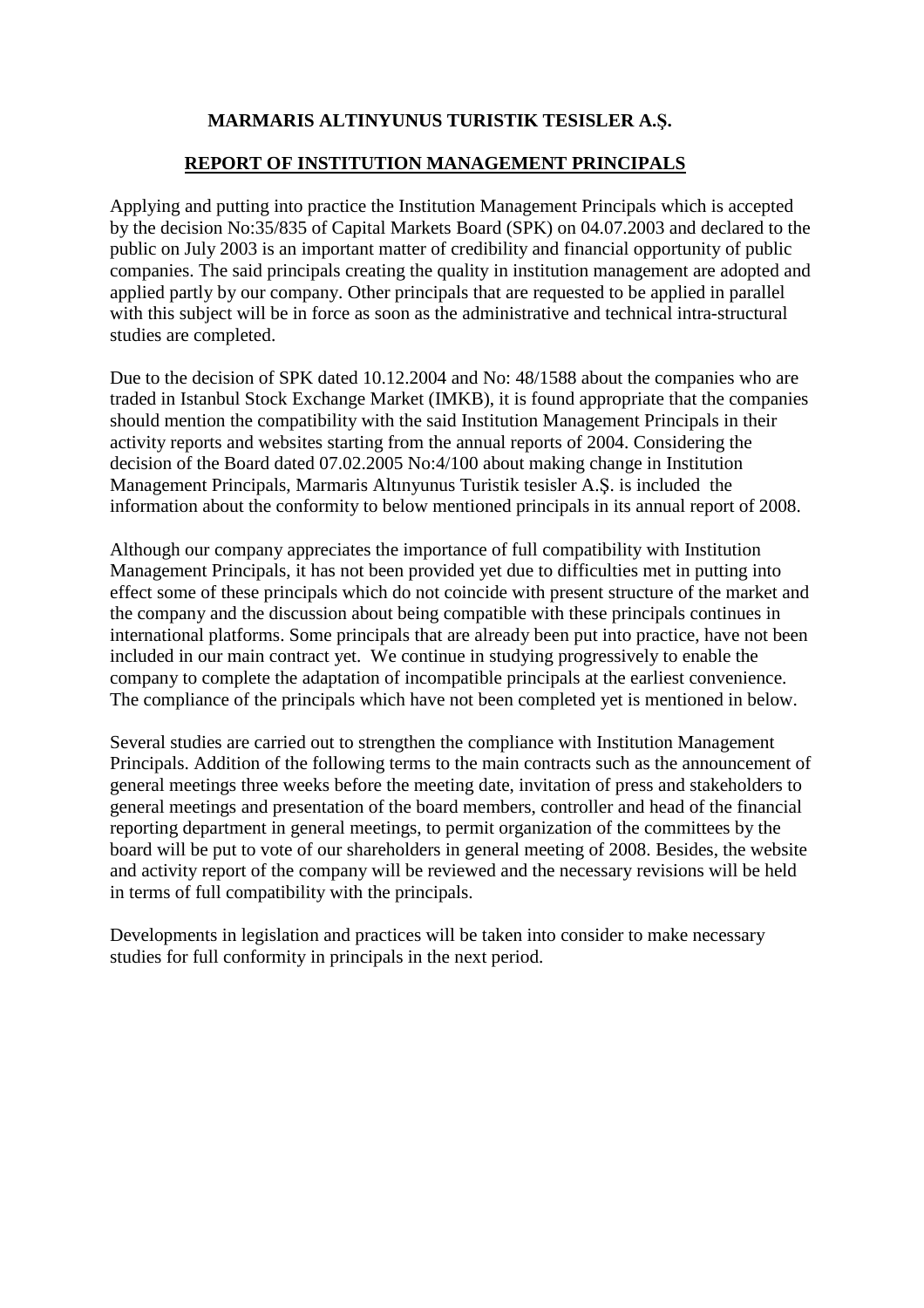## **PART I – SHAREHOLDERS**

#### **Relationship Department With Shareholders**

A department is created within the structure of Accounting Management to perform the relations with shareholders. The main activities of the said department are as follows:

- Presentation of the Company to individual and corporate investors; briefing of potential investors and shareholders,
- To satisfy the demand of shareholders to be informed except the business knowledge of the company which has to be kept in secret without declared to public,
- To meet the information demand of undergraduates, graduate students and university professors doing research studies about our Company and business sector,
- To provide the shareholders for keeping their records healthy and updated at Central Registry Institution (MKK),
- To make the general meetings of the Company in conformity with arrangements and terms of main contract, to prepare the documents needed by the shareholders, to send the minutes to demanding ones.
- To advise explanations of special conditions to IMKB and SPK taking into consider the circular of SPK Serial: VIII, No: 39,
- To make preparations before the general meeting, to prepare the related documentation, to take preliminary permissions and to present for the approval of the general assembly for changes in main contract conditions,
- To follow up the changes in related legislation and Capital Market Law and to present these changes to the attention of concerned departments.

Mr.Taylan Gözen, Accounting Manager is authorized for the said department and he can be communicated by e-mail from the address of taylang@divan.com.tr or by telephone no:+90 (242) 248 68 00 to get information.

The related person about the relations with shareholders is:

Ercan Mekik :+90 (242) 248 68 00 /714 ; emekik@divan.com.tr

# **To Use The Right Of Getting Information By Shareholders**

All shareholders have the same right of getting information and enquiry about Marmaris Altınyunus Tur.Tes.A.Ş.

All kinds of updated information which can affect use of rights are presented to shareholders in order to expand their use of rights by means of electronic media. Many kinds of information take place in website (www.mares.com.tr) of the Company including financial statements:

The request for appointing a private controller is not arranged as a personal right in our main contract. Any request from shareholders has not been received with respect to this subject. Company activities has been audited periodically by Independent External Auditors (Price Waterhouse Coopers) and Controllers determined by General Board.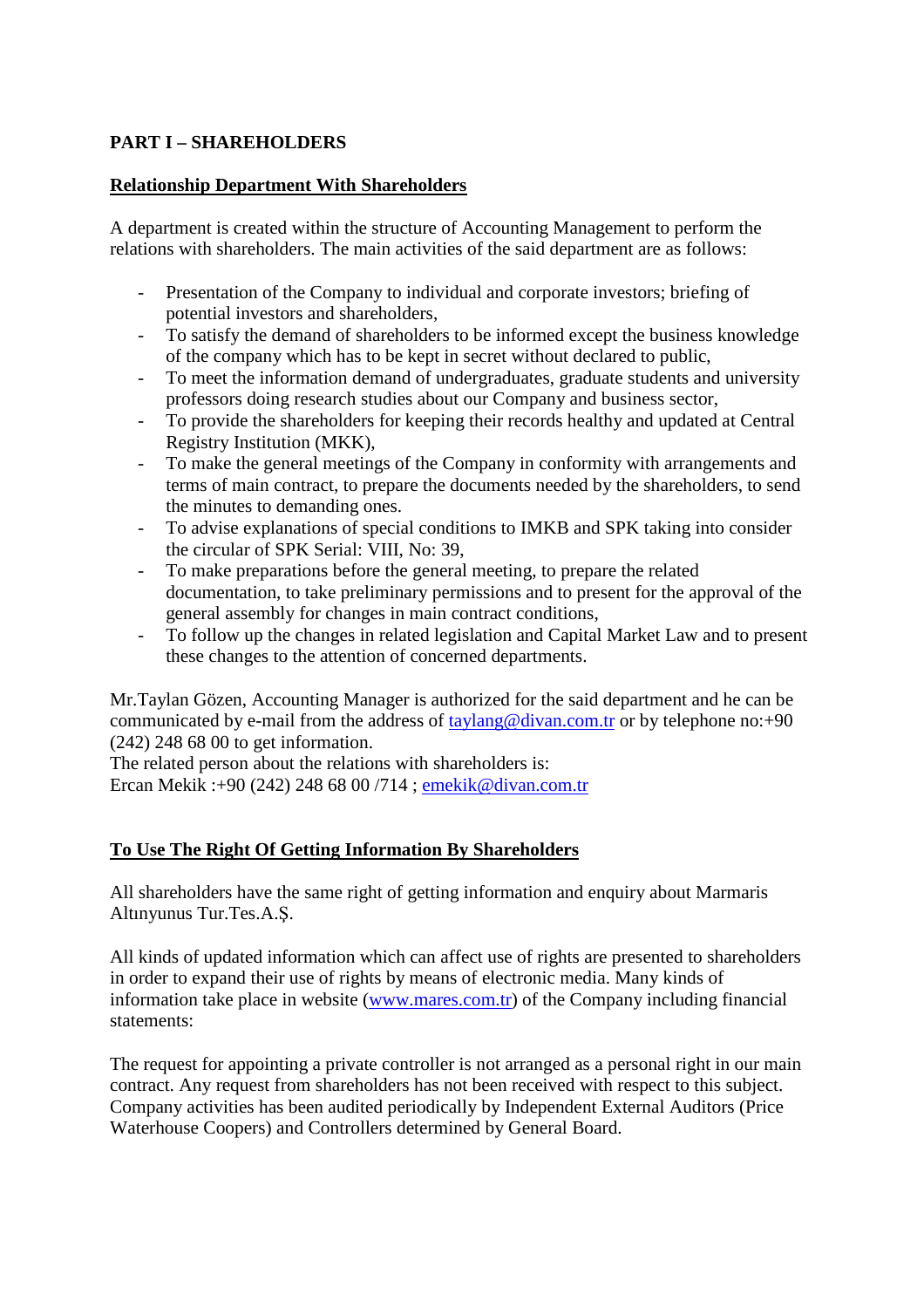## **General Board:**

The Ordinary General Meeting is held only at once in 2008 and attendance of the majority is provided. Shareholders of the company are participated in the meetings (by giving power of attorneys).

Invitation to General meeting is made by board of directors according to Turkish Trade Act (TTK), Capital Market Act and Main Contract Articles of the Company. As soon as the Board of Directors has decided to make a General Meeting, it is declared to IMKB and SPK to inform public opinion.

Besides, we pay attention to publish the place and agenda of General Meeting, outlines of changes in the main contract articles if there is any and a sample of power of attorney in one daily Turkish newspaper published nationwide and in one domestic newspaper at least 21 days before the meeting. It is indicated in these newspaper announcements where to find and examine financial reports of the related period which are audited independently.

Every shareholder who wants to speak during the meeting, can express his/her opinion about the company activities, can demand information by asking questions and receives the answers. Our General meeting is held under the supervision of Ministry of Industry and Trade Commissary.

The offers made by the shareholders in General Meeting of 2008 and which are coinciding with long term objectives of the company have been taken into consider.

The General Meeting takes place at a central place in the city to increase the number of attendees.

It is possible to reach all meeting minutes and list of participants by years through the General Management of our Company or they can be found in Marmaris Trade registry Office and in the archives of the Turkish Trade Registry Gazette. Besides the meeting minutes of the last two years can be reached through the related ''pdf'' files of our website.

Although permission of the General Board is not required for selling, buying, renting operations of important amount of properties, the division of the company is subject to permission. Our investors have been informed about such private situations which are occurred in 2008.

## **Rights to Vote and Minority Rights**

There is not any privilege which takes places in our Main Contract about rights of voting in our Company. There is no juridical person among our partners who is our subsidiary. Every shareowner has the opportunity of using his/her right to vote in an easiest and optimum way including cross-border.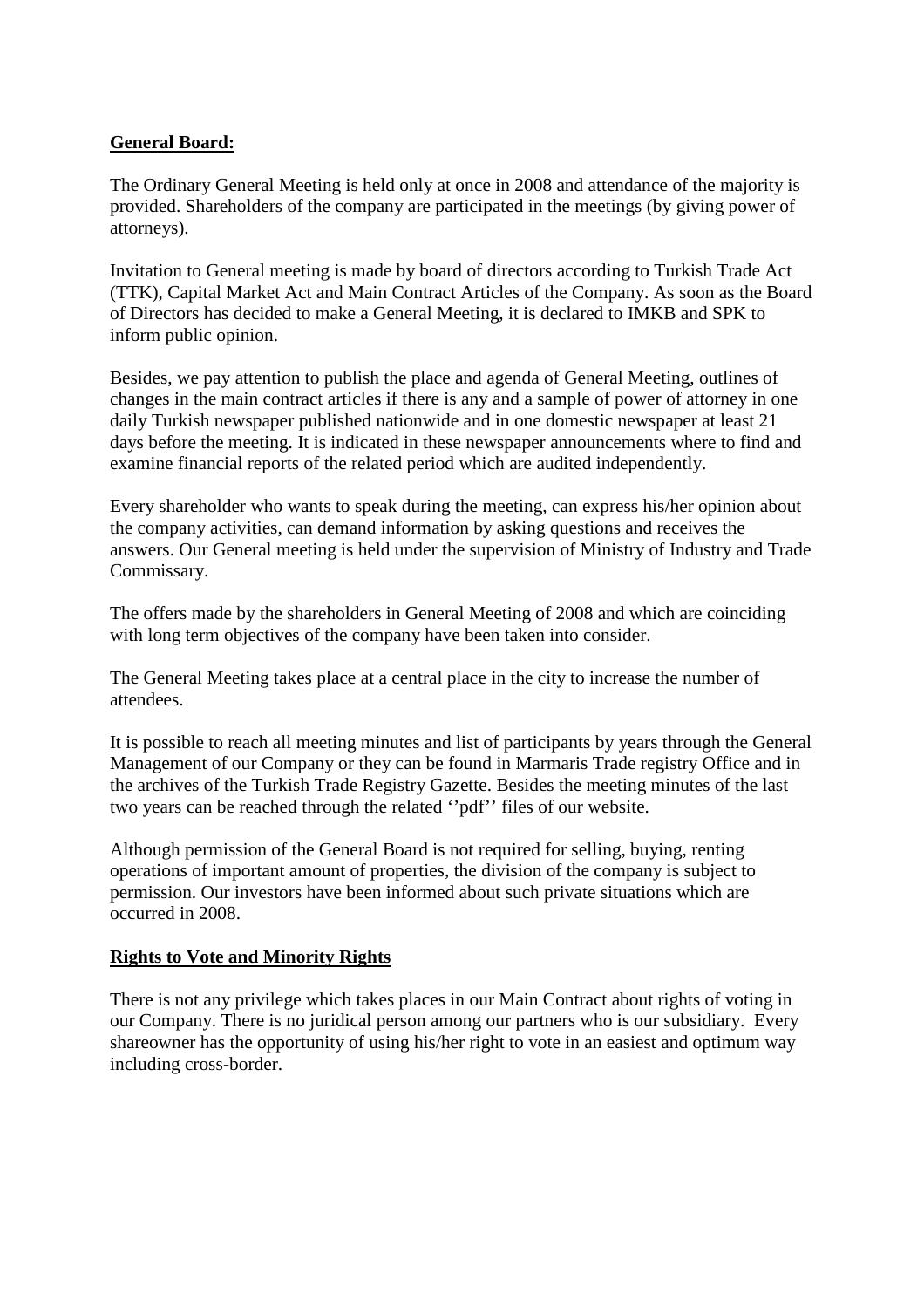# **Dividend Policy and Distribution Period**

The dividend policy of our company is subject to execution due to  $14<sup>th</sup>$  article of the Main Contract about ''Distribution of Dividend''. Distributable profit is calculated due to the circulars of SPK and by considering the long term strategies, investment, financial plans and profitability of the Company, the amount of dividends to be distributed is determined by General Board not being less than the rate stated in the circular Serial IV No: 27 of SPK and it depends upon the decision of General Board to distribute the dividends in cash or bonus share at a certain rate.

No privilege is included in our main Contract to participate the Company profits.

# **Transfer of Shares:**

Obstructive articles to avoid transfer of shares by their owners are not included in our main Contract.

## **PART II – ENLIGHTENMENT OF THE PUBLIC AND POLICY OF TRANSPARENCY**

## **Enlightenment Policy of the Company**

In our Company, all information which has to be made public as a legal obligation or which is treated to be announced by the department charged (Accounting Department) are declared to the public by the said department constantly.

## **Statements for Special Cases**

Our Company has made statements for 8 special cases during the year. One of these is requested by IMKB because of some articles published in newspapers about us. We do not need to make statements of special cases except to SPK and IMKB for the reason that our Company has not been quoted at overseas capital markets. As the statements for special cases have been made within the legal period by us, SPK did not apply any sanctions on our Company.

## **Company Website And Its Contents**

Our Company publishes in its official website www.mares.com.tr the financial Statements in Turkish which are presented to SPK in order to be in a continuous contact with shareholders and to carry on the relation with the investors effectively.

- Trade registry data
- Partnership of the Company
- Information about board members and top management of the Company.
- Main contract of the Company
- Activity reports
- Statements for special cases
- Compatibility report of institution management
- General board meeting minutes and list of the participants
- Sample of power of attorney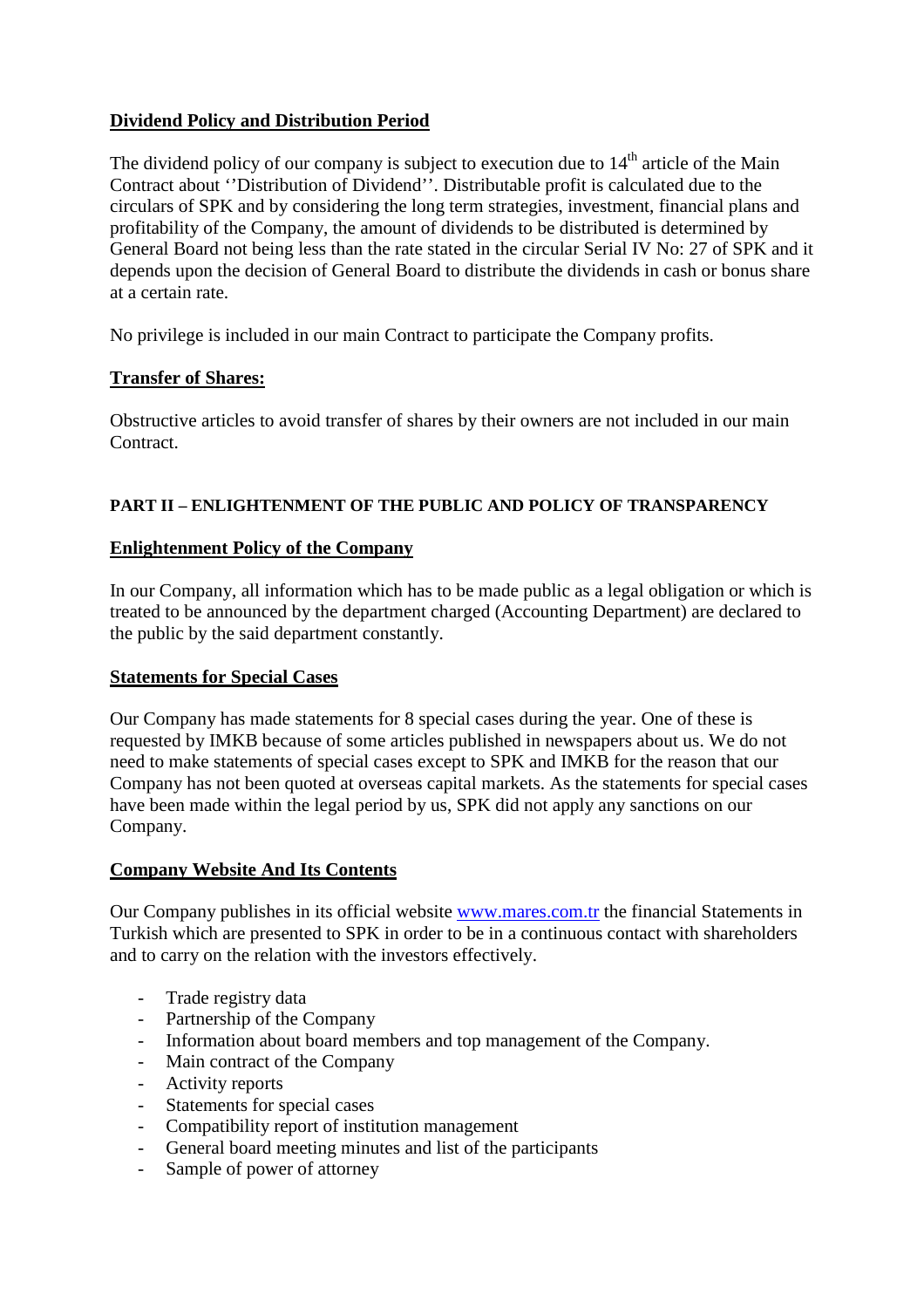- Financial statements and independent audit reports
- Agenda of the general board
- Newspaper announcements
- Other announcements

#### **Announcing of Real Person Ultimate Controlling Shareholder/Shareholders**

Our Company is one the sister companies of Koç Group and the ultimate controlling shareholder of our Company is the Koç family.

#### **Declaration of Persons to the Public Who Can Be in the Position of Insiders**

The company employees must be very careful about the rules for using the inside information for the reason that it is very important for the Company to hold the balance between transparency and protection of the company benefits.

The information which belongs to the company and qualified as confidential business information that is, not desired by the company to be learnt by the people other than the related ones and learnt during the working time are accepted as ''The Company Information''. All employee should have to protect and can not use directly or indirectly the Company Information during and after working time.

Insider trading is strictly forbidden for everyone who works for the Company. Nobody can profit from buying or selling the shares of Marmaris Altınyunus Turistik tesisler A.Ş and/or other companies of the group by getting inside information.

The top management members who can reach the information effecting the value of capital market instruments of the Company are defined as our board of directors.

The persons who can learn the inside information is as follows as of the report date:

| Semahat S.Arsel                      | President      |
|--------------------------------------|----------------|
| Hasan Bengü                          | Vice president |
| Temel K.Atay                         | Board member   |
| Josephus Joannes Nicolaas Maria Bakx | Board member   |
| Emine Alangoya                       | Board member   |
| Nilgün Özmen                         | Controller     |

Başar Engin Controller

## **PART III- STAKEHOLDERS**

#### **Informing the Stakeholders**

The stakeholders related with the Company are time to time invited to meetings or informed by using telecommunication instruments in subjects with regard to them.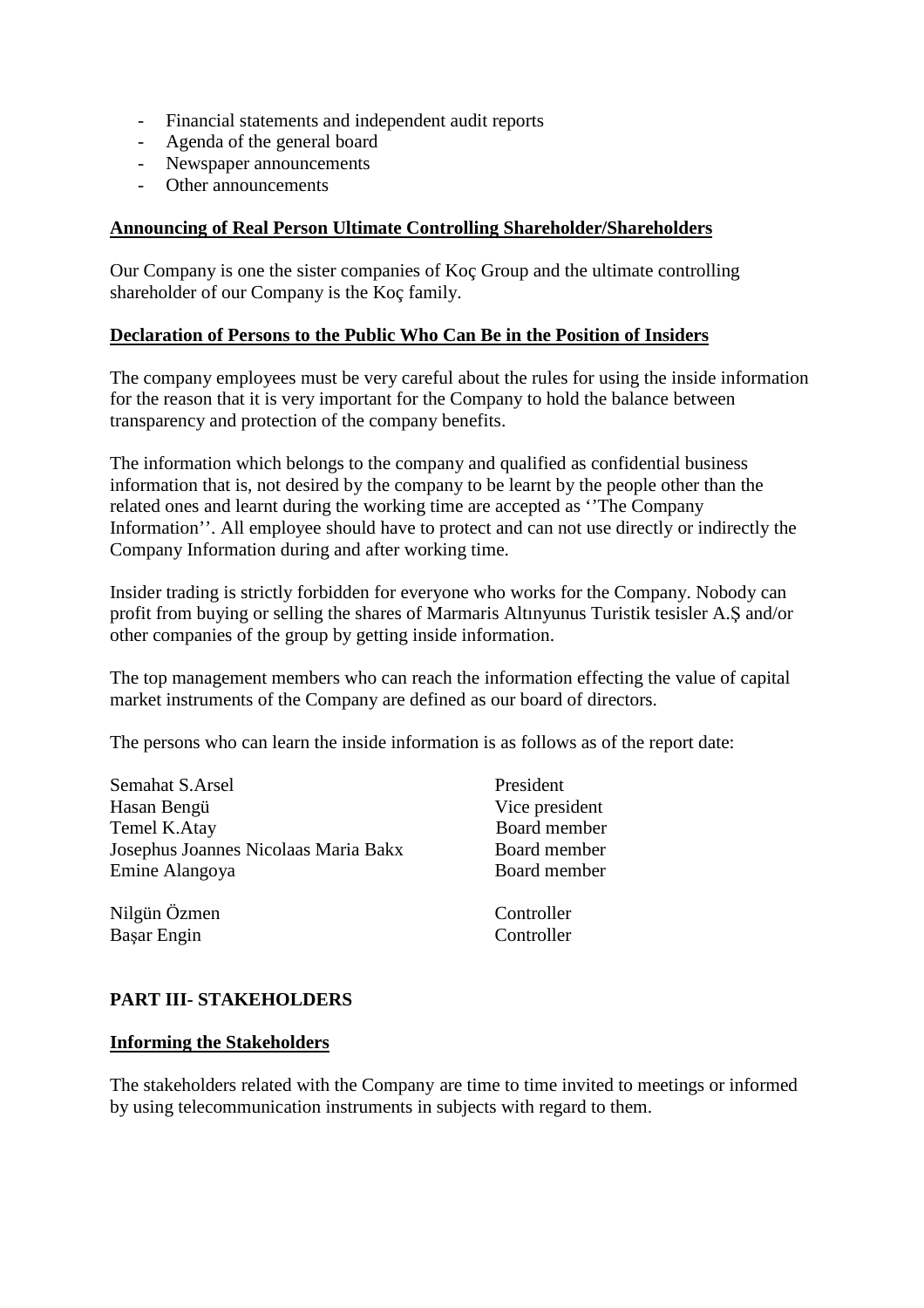Although a special mechanism is not present for stakeholders to take place in management of the company, their opinions and offers forwarded to the related departments are taken into consider as long as they fit to our long term goals.

## **Human Resources Policy**

The measures for recruitment and promotion systems of the company are notified in written due to human resources policy of the company of which the principals are:

- To recruit the employee who can work for the future and carry the company to success
- To constitute fair wage policies
- To evaluate personal performance
- To promote and appreciate the successful personnel.
- To give training to the employee in the direction of company goals and necessities.

Following the above mentioned principals, our goal is to develop the competence of our human resources continuously and to protect our superiority in the environment of global competition. In this respect, the process of human resources system is identified by written procedures and these procedures are announced to the employee.

Kamil Durmak is the person who carries out relations with the employee in our human resources department.

The human resources department has not received any complaint in this year about employment discrimination.

#### **Information About Clients And Suppliers**

Customer satisfaction is our primary goal. In this respect, the customer satisfaction is continuously followed and reported.

#### **Social Responsibility**

Our company behaves environmentally conscious in its activities and during the period no action is taken against our company because of damaging the environment.

Our activities carried out within the year can be summarized as the necessities fulfilled for we are holding a blue flag.

## **PART IV- BOARD OF DIRECTORS**

## **Structure and Composition of the Board**

There is no discrimination between executive and non-executive members of the board in our company. The board of directors is composed of five members and it is indicated in our main contract that the general manager of the company can also be chosen as a member of the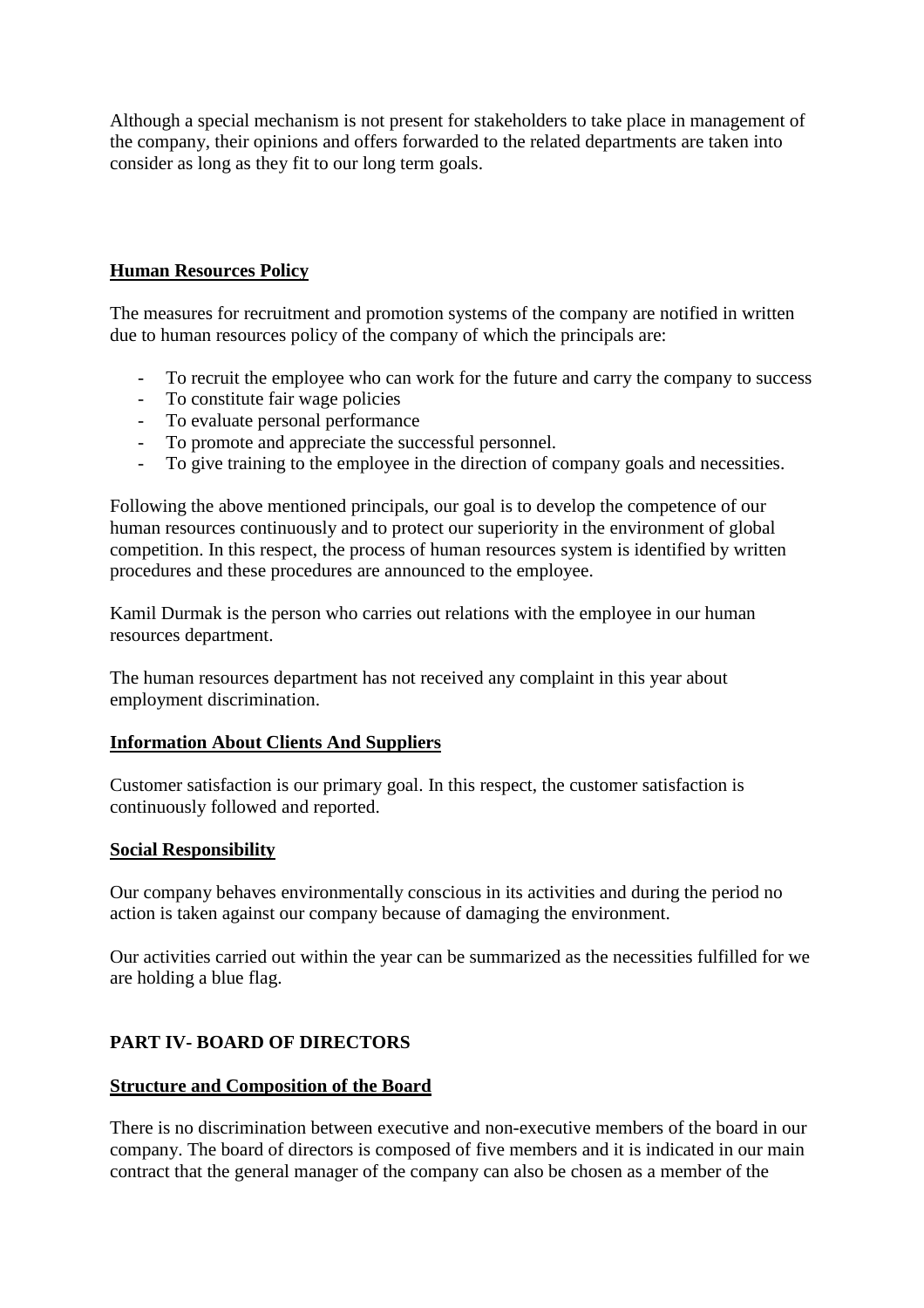board. Following the meetings of the general board in which the board of directors are appointed, assignment of duties, president and vice president of the company are determined. In case of any board membership discharge within the period,  $315<sup>th</sup>$  Article of the Turkish Trade Act (TTK) is applied.

It is necessary to take the approval of general Board within the context of  $334<sup>th</sup>$  and  $335<sup>th</sup>$ articles of TTK for president and board members to deal with jobs related with the business subject of the company personally or on behalf of other parties.

## **Qualifications of Board members**

Qualifications of board members are not indicated in the main contract however, our present members have the qualifications stated in the principals.

## **Mission, Vision and Strategic Objectives of the Company**

Mission, vision and values of our Company have been created and published and updated as per the developments in the company. The values concerning our mission and vision are present on our website which are stated by our top management and approved by the board of directors. Studies of the departments about creation and application of strategic goals are also presented to the board of directors by the top management and followed-up. The board of directors compares next year objectives and takes decisions in the direction of reviewing annual activities and evaluating past years performance.

## **Power and Liability of the Board and the Managers**

Power and liabilities of the board members are identified clearly in the main contract of the company. Authorizations are defined in the signature circulars of the company in detail.

# **Principals of the Board Activities**

Titles and agendas concerning decisions of the board are prepared periodically or due to the arising requirements. Number of meetings is altered according to arising requirements. Invitation to the meetings and participation depends on the requirements of the company jobs and board of directors comes together accordingly. A special secretariat has not been established to arrange correspondence and therefore, preparing, writing and following-up the agendas concerning the board decisions are being made by a section of the Accounting Management Department. The meeting decisions are subject to annotations in case of the presence of any different vote from the others. Explanations and questions are given place while taking decisions. Signatures of three board members are sufficient to take decisions and in this case weighted vote and/or veto right are not in question.

## **Taking Actions With the Company and Prohibition of Competition**

It is necessary to take the approval of general Board within the context of  $334<sup>th</sup>$  and  $335<sup>th</sup>$ articles of TTK for president and board members to deal with jobs related with the business subject of the company personally or on behalf of other parties.